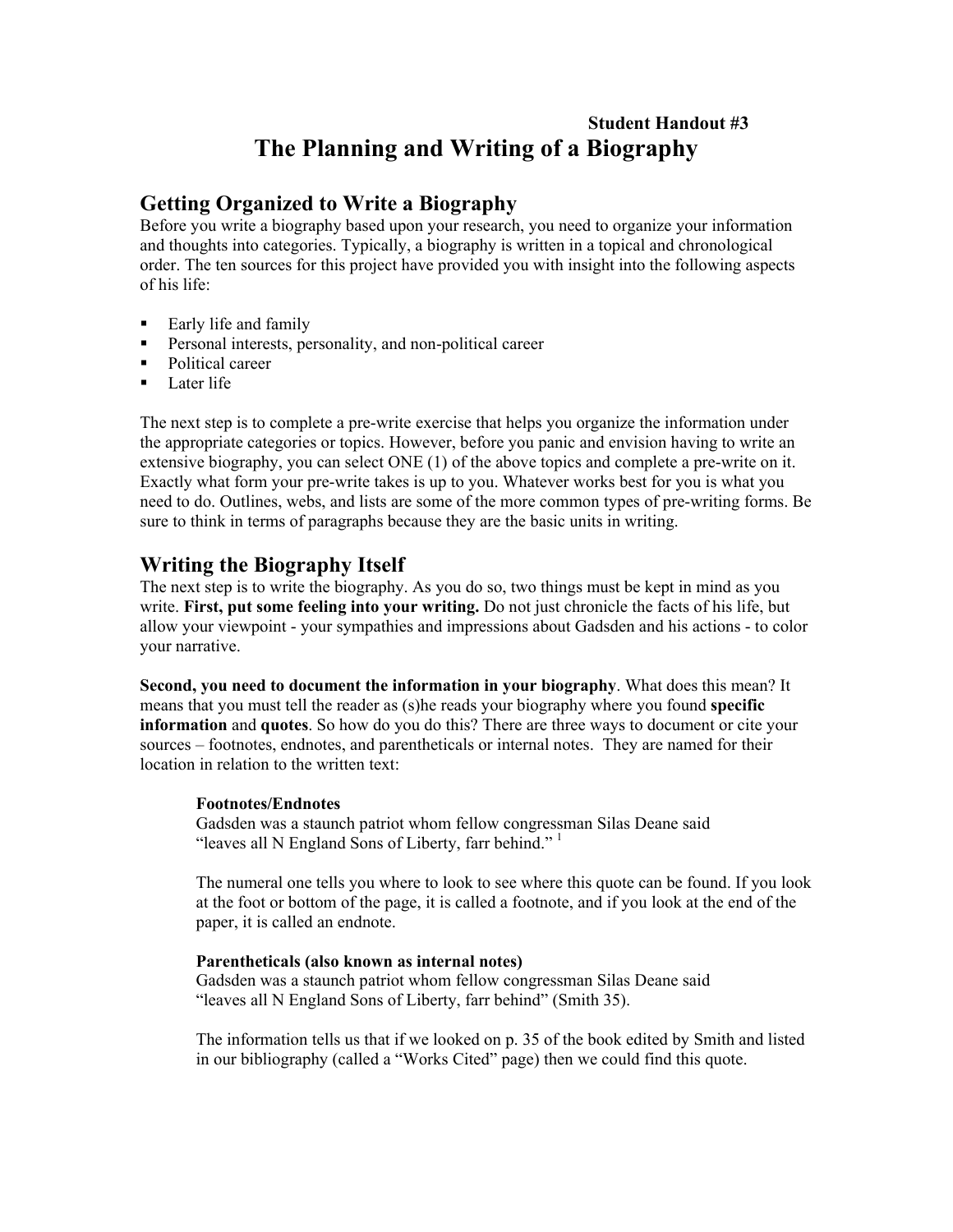So what happens if you get information from two different sources and incorporate it in a single sentence. There are several options, but for this biography, choose one of the following and consistently follow it:

### **Option 1**

Gadsden was best known as a merchant, but he was also a planter who owned a 90-slave rice plantation in Georgetown (Edgar 260) and at his death owned slaves valued at around \$14,000 (Inventory 366-67).

### **Option 2**

Gadsden was best known as a merchant, but he was also a planter who owned a 90-slave rice plantation in Georgetown and at his death owned slaves valued at around \$14,000  $(Edgar 260; Inventory 366-67).$ 

What if you get all of your information in a particular paragraph from one source.? You can cite the source at the end of the paragraph. For a quote, you need to cite the source immediately following the quote.

The best comprehensive source on this style of documenting papers is the *MLA Handbook for Writers of Research Papers* . I would recommend that you procure a copy of this book for your future academic career, but you will not need it for this project because I will provide the information you will need for this biography assignment.

The list on the following page shows how to write the sources correctly in the bibliography (called "Works Cited" when using parentheticals) and the shortened MLA citation.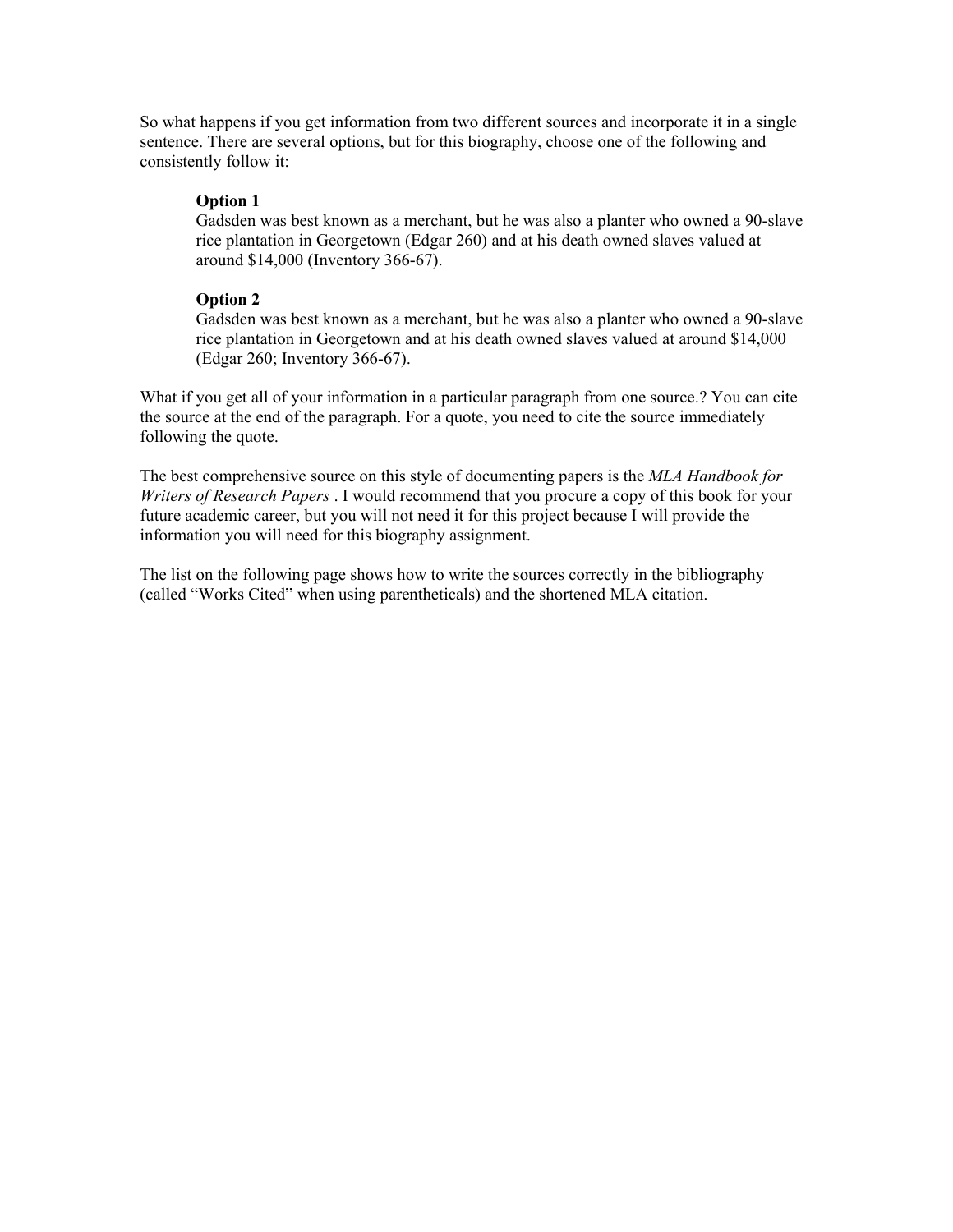| <b>Bibliographic Format</b><br>(known as "Works Cited")                                                                                                                                                                                                                                                           | <b>Parenthetical Format</b><br>$(a \text{ means a page } # \text{ is needed})$ |  |
|-------------------------------------------------------------------------------------------------------------------------------------------------------------------------------------------------------------------------------------------------------------------------------------------------------------------|--------------------------------------------------------------------------------|--|
| Charleston Courier, August 31, 1805.                                                                                                                                                                                                                                                                              | (Charleston Courier)                                                           |  |
| Edgar, Walter B., ed. Biographical Directory<br>of the South Carolina House of<br>Representatives: The Commons House<br>of Assembly 1692-1775. Vol. 2.<br>Columbia, SC: University of South<br>Carolina Press, 1977.                                                                                              | $(\text{Edgar}$ <sub>)</sub>                                                   |  |
| Gadsden, Christopher. "To General Washington."<br>10 August 1781. The Writings of Christopher<br>Gadsden 1746-1805. Ed. Richard Walsh. Columbia,<br>SC: University of South Carolina Press, 1966.<br>169-171.                                                                                                     | (Gadsden)                                                                      |  |
| Gibbes, R.W. Documentary History of the American<br>Revolution: Consisting of Letters & Papers<br>Relating to the Contest for Liberty, Chiefly<br>in South Carolina, From Originals in the<br>Possession of the Editor, and Other Sources,<br>1764-1776. Vol. 1. 1855. Spartanburg, SC:<br>Reprint Company, 1972. | (Gibbes)                                                                       |  |
| Inventories D 1800-1810. Charleston County,<br>$SC: 366-367.$                                                                                                                                                                                                                                                     | $($ Inventory $\_)$                                                            |  |
| Porcher, F. A. A Memoir of Gen. Christopher Gadsden,<br>Read Before the South Carolina Historical<br>Society. Charleston, SC, 1878.                                                                                                                                                                               | (Porcher)                                                                      |  |
| Smith, Paul H., ed. Letters of Delegates to Congress:<br>August 1774 – August 1775. Vol. 1. Washington,<br>D.C.: Library of Congress, 1976.                                                                                                                                                                       | $(Smith_$                                                                      |  |
| South Carolina Gazette, June 2-9, 1766.                                                                                                                                                                                                                                                                           | (SC Gazette)                                                                   |  |
| Weir, Robert M. "Two Letters by Christopher Gadsden,<br>February 1766." South Carolina Historical Magazine<br>75 (July 1974): 169-176.                                                                                                                                                                            | (Weir)                                                                         |  |
| Wills of Charleston County, SC 1671-1868. Vol. 30<br>$(1800-1807)$ : 869-873.                                                                                                                                                                                                                                     | (Will)                                                                         |  |